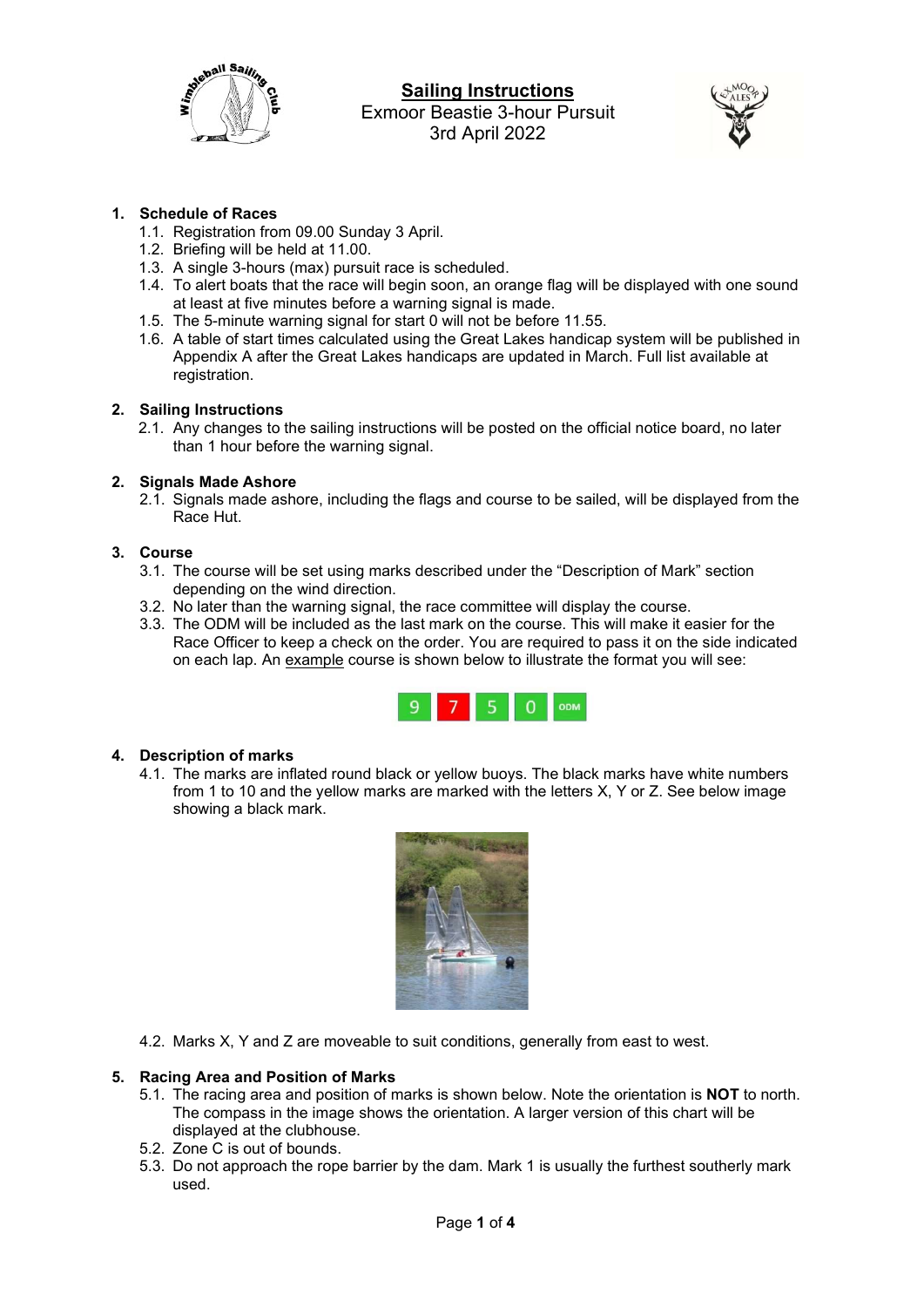5.4. Several day boats, moorings and other vessels may be present near the launch area in front of the WSC Clubhouse. Please take care while launching and recovering.



## 6. Obstructions

- 6.1. Dayboats moored in the launching area are considered obstructions, but not moorings that are unused. It is unlikely the course will take you near this area.
- 6.2. The shoreline is a continuing obstruction.

## 7. Starting Races

- 7.1. The signals defined in RRS 26 will be used to start races.
- 7.2. The class flag shall be flag H.
- 7.3. As the class flag is removed boats with a starting number of 0 will start.
- 7.4. Faster boats will start afterwards according to the list of starting numbers.
- 7.5. One minute before remaining starts, each starting number will be displayed on the fence at the race hut. As the number is removed boats with that starting number can start. For, example starting number 1 will be displayed on the 0 of the 5-4-1-0 countdown. It will be removed after one minute. This indicates start number 1. Process repeats for all starts.

| <b>Minutes before</b><br>starting signal | Visual signal               | Sound signal | <b>Meaning</b>                       |
|------------------------------------------|-----------------------------|--------------|--------------------------------------|
| 10                                       | Orange flag displayed       | One          | 5-minute notice of<br>Warning signal |
| 5                                        | Class flag                  | One          | Warning signal                       |
| 4                                        | Р                           | One          | Preparatory signal                   |
| 1                                        | Preparatory flag<br>removed | One long     | One minute                           |
| 0                                        | Class flag removed          | One          | Starting signal, 0                   |
|                                          | Start 1 No. Displayed       |              | 1-minute until start 1               |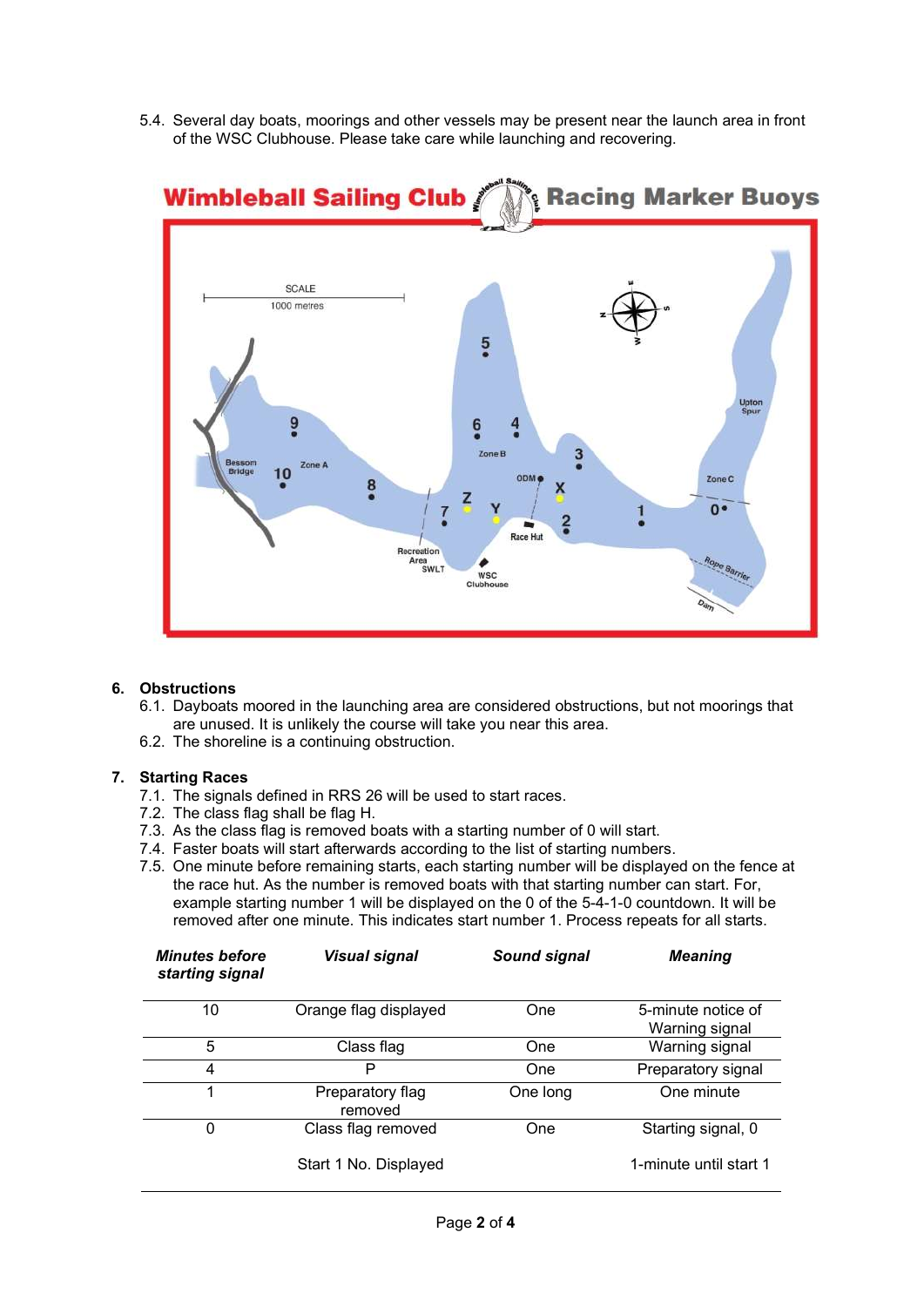| <b>Minutes after</b><br>starting signal |                       |                        |
|-----------------------------------------|-----------------------|------------------------|
|                                         | Start No. 1 Down      | Start 1                |
|                                         | Start No. 2 Displayed | 1-minute until start 2 |
| 2                                       | Start No. 2 Down      | Start 2                |
|                                         | Start No. 3 Displayed | 1 minute until start 3 |
|                                         | Etc                   | Etc                    |

7.6. In the event of an Individual Recall, flag X will be displayed for no longer than one minute. This changes RRS 29.1.

- 7.7. A general recall will not be signalled. This changes RRS 29.2.
- 7.8. Have RRS 23.1 in mind. While waiting for your start please do intefere with a boat that is racing.

## 8. Starting Line

- 8.1. The start line is a line between a vertical flagpole outside of the Race Hut flying the ensign (per image  $\frac{36}{100}$ ) and the ODM (start mark). The ODM for a Race Hut start is a yellow buoy marked ODM.
- 8.2. You can see the approximate location of the Race Hut on the chart showing the racing area.

### 9. The Finish

9.1. After 3-hours from start 0 there will be a long sound signal. Boats shall continue to sail the course, and endeavour not to overtake, until they pass a Race Committee boat. Boats shall be awarded a finishing position based on their position on the course at the time of the finish.

### 10. Time Limit

10.1. The race shall last 3-hours after start 0.

#### 11. Arbitration and Post Race Penalties

- 11.1. Appendix T Arbitration Applies as an alternative to full protest.
- 11.2. It is not necessary to fly a yellow flag to take a scoring penalty. Inform the Race Officer after finishing the race. This changes RRS 44.3(a).

### 12. Protest Time Limit

12.1. The limit to make a protest is 45 minutes after the last boat finishes. This changes RRS 61.3.